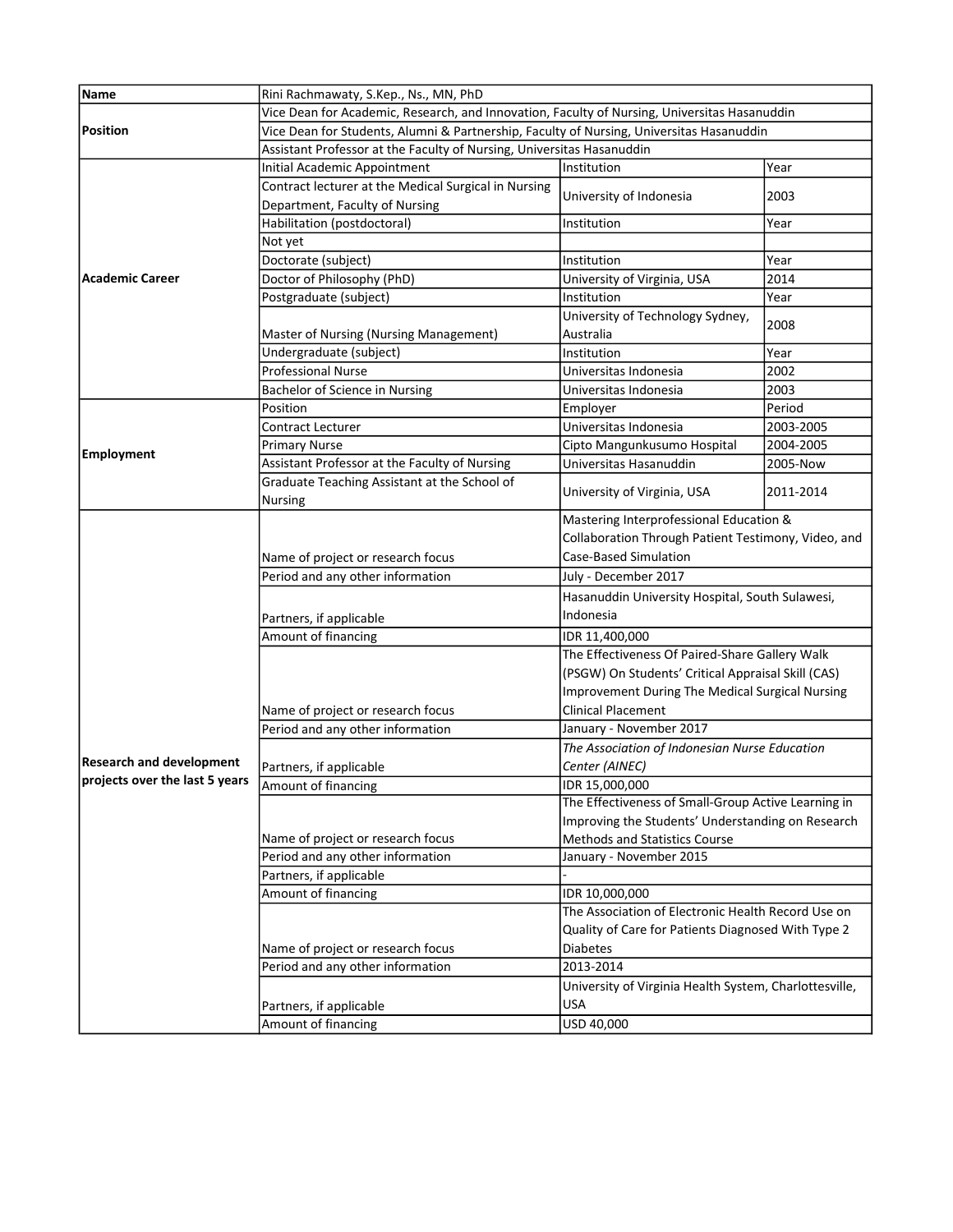| Industry collaborations over<br>the last 5 years | Project Titles                                                                                                                                                                                                                 | Family Support Program to<br>Prevent the Occurrence of<br>Constipation for Stroke Patients at<br>Home in the area of Antara<br><b>Community Health Center</b><br>[Program Pendampingan<br>Keluarga Dalam Mencegah<br>Konstipasi Pada Pasien Stroke<br>Yang Dirawat Di Rumah Di<br>Wilayah Kerja Puskesmas<br>"Antara" Kota Makassar] | 2018           |  |
|--------------------------------------------------|--------------------------------------------------------------------------------------------------------------------------------------------------------------------------------------------------------------------------------|--------------------------------------------------------------------------------------------------------------------------------------------------------------------------------------------------------------------------------------------------------------------------------------------------------------------------------------|----------------|--|
|                                                  | Partners                                                                                                                                                                                                                       | <b>Community Health Center</b><br>[Puskesmas Antara, Makassar<br>Indonesia]                                                                                                                                                                                                                                                          | IDR 18,000,000 |  |
|                                                  | Titles                                                                                                                                                                                                                         |                                                                                                                                                                                                                                                                                                                                      | Year           |  |
|                                                  | White Paper for Internal Medicine in Nursing [Buku<br>Putih Area Keperawatan Penyakit Dalam]                                                                                                                                   | EC00201822206, July 27th, 2018                                                                                                                                                                                                                                                                                                       | 2018           |  |
| Patents and proprietary rights                   | Guideline Book for Nursing Management Clinical<br>Practice [Buku Panduan Profesi Praktek<br>Manajemen Keperawatan]                                                                                                             | EC00201822204, July 27th, 2018                                                                                                                                                                                                                                                                                                       | 2018           |  |
|                                                  | Lecture (Video) about Preventing the Occurrence of<br>Constipation in Stroke Patients at Home [Kuliah<br>(Video) Cegah Konstipasi Melalui Masase Abdomen<br>pada Pasien Stroke di Rumah]                                       | EC00201845766, September 17th,<br>2018                                                                                                                                                                                                                                                                                               | 2018           |  |
|                                                  | Module about Family Support Program to Prevent<br>the Occurrence of Constipation for Stroke Patients<br>at Home [Modul Program Pendampingan Keluarga<br>dalam Mencegah Konstipasi pada Pasien Stroke<br>yang Dirawat Di Rumah] | EC00201859347, December 14th,<br>2018                                                                                                                                                                                                                                                                                                | 2018           |  |
|                                                  | Selected recent publications from a total of approx.                                                                                                                                                                           |                                                                                                                                                                                                                                                                                                                                      |                |  |
|                                                  | (Give total number)                                                                                                                                                                                                            | 12                                                                                                                                                                                                                                                                                                                                   |                |  |
|                                                  | Author                                                                                                                                                                                                                         | Nurul Rezky Annisa, Kadek Ayu Erika, Rini<br>Rachmawaty                                                                                                                                                                                                                                                                              |                |  |
|                                                  | Title                                                                                                                                                                                                                          | Nurse's Spiritual Care Competencies to Patient with<br><b>End Stage Breast Cancer</b>                                                                                                                                                                                                                                                |                |  |
|                                                  | Any other information                                                                                                                                                                                                          |                                                                                                                                                                                                                                                                                                                                      |                |  |
| Important publications over<br>the last 5 years  | Publisher, place of publication, date of publication<br>or name of periodical, volume, issue, page numbers                                                                                                                     | International Journal of Public Health Science (IJPHS),<br>7(4), 268-273.                                                                                                                                                                                                                                                            |                |  |
|                                                  | Author                                                                                                                                                                                                                         | Rini Rachmawaty                                                                                                                                                                                                                                                                                                                      |                |  |
|                                                  | Title                                                                                                                                                                                                                          | Ethical issues in action-oriented research in<br>Indonesia.                                                                                                                                                                                                                                                                          |                |  |
|                                                  | Any other information                                                                                                                                                                                                          | DOI: 10.1177/0969733016646156                                                                                                                                                                                                                                                                                                        |                |  |
|                                                  | Publisher, place of publication, date of publication<br>or name of periodical, volume, issue, page numbers                                                                                                                     | SAGE Pub., United Kingdom, Nursing Ethics Journal,<br>24(6), 686-693, 2017.                                                                                                                                                                                                                                                          |                |  |
|                                                  | Author                                                                                                                                                                                                                         | Rini Rachmawaty                                                                                                                                                                                                                                                                                                                      |                |  |
|                                                  | Title                                                                                                                                                                                                                          | The development of the electronic nursing record<br>system (ENRS) in the hospital setting: an integrative<br>literature review                                                                                                                                                                                                       |                |  |
|                                                  | Any other information                                                                                                                                                                                                          | DOI: https://doi.org/10.19030/ajhs.v6i1.9263                                                                                                                                                                                                                                                                                         |                |  |